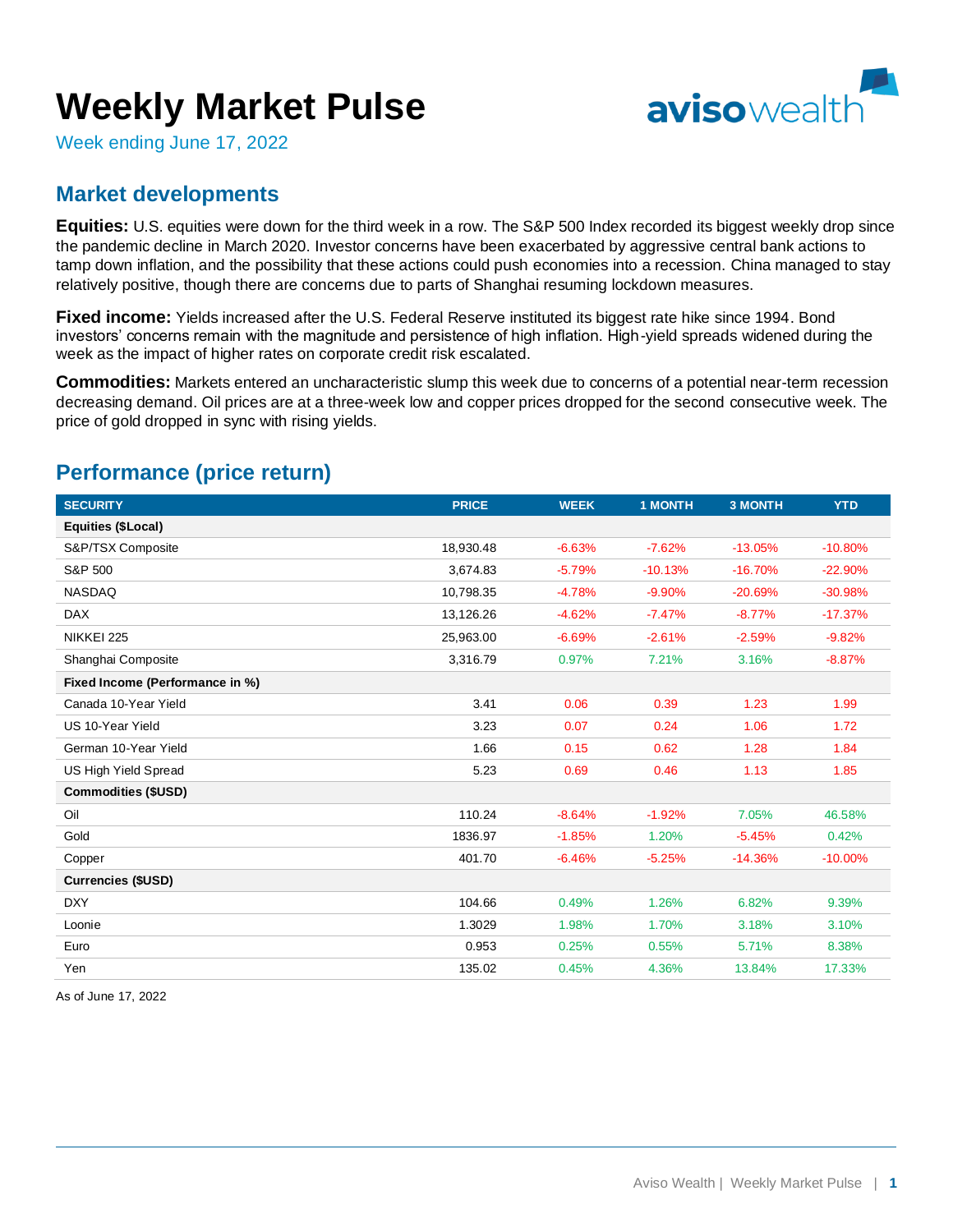## **Macro developments**

#### **Canada – Manufacturing sales rise; Housing starts increase; Wholesale sales contract**

StatCan released the manufacturing sales data for April. Month-over-month manufacturing sales growth met consensus estimates of 1.7%. This is the seventh consecutive increase in manufacturing sales. Increases in carbon fuel products (3.7%) and transportation equipment (6.4%) led the charge. Additionally, inventory (2.3%) and unfilled orders (2.9%) continued to rise during April.

CMHC released its housing starts data for May. The seasonally adjusted annual rate for housing starts was 287K units, up from 267K the previous month—an increase of 8.0%. Economists estimated housing starts to be 255K. This is the second month in a row that the housing starts release managed to beat expectations. Urban housing starts also reported an 8% increase, reaching 264K units. This increase is attributed to the higher number of multi-unit starts in urban areas.

StatCan's wholesales sales data release for April came in below expectations. Declines in motor vehicle (-1.5%), agricultural supply (-13.6%), and lumber (-3.8%) sales were primary factors. It should be noted that whilst motor vehicle sales have declined throughout North America, this is more of a supply chain issue stemming from Asia rather than a global demand issue. Tobacco products (-17.3%) and cannabis (-8.4%) also performed poorly, but these did not make as much of an impact due to the small size of these industries within the basket. Interestingly, home entertainment equipment sales grew by 7.1%.

#### **U.S. – PPI rises; Retail sales contract; Empire manufacturing index falls; Fed hikes rates 75 bps; Housing starts fall**

The U.S. Department of Labor released May's Producer Price Index data. Final demand increased 0.8% month over month, meeting expectations. This increase can be attributed to the increase in demand for energy goods, which rose 5.0% month over month. Core PPI (excluding food and energy) increased 0.5% month over month, slightly below expectations. Year-over-year PPI readings were below expectations. Final demand rose 10.8% and core PPI rose 8.3% year over year.

The Census Bureau reported May's retail sales. Sales failed to meet expectations and contracted 0.3%. The contraction was driven by a decline in automobile sales (-3.5%). This was offset by growth in the sale of food and beverage products (1.2%). It is also notable that the restaurant industry managed to expand for a fourth consecutive month—growing by 0.7%, though growth here is starting to flatten.

The Federal Reserve Bank of New York released its Empire Manufacturing Survey for June. The index outlining general business conditions rose from -11.6 to -1.2. Prices paid and prices received both saw elevated readings, coming in at 78.6 and 43.6 respectively. Prices paid had a higher reading compared to May, when the reading was 73.7. In contrast, prices received had a lower reading than in May, when the reading was 45.6. What this suggests is that whilst manufacturers are continuing to receive higher payments for their goods, they are also paying higher input costs and that input costs are growing at a faster rate than revenue. Additionally, delivery times have continued their ongoing lengthening from 2021.

The Fed declared a rate hike of 75 bps to a 1.50%–1.75% target range on June 15. This was the largest rate hike since 1994. Citing the Ukraine-Russia conflict and supply disruptions from China as contributors to upward pressure on inflation, the Federal Open Market Committee reaffirmed its hawkish stance. The committee stated it is "strongly committed to returning inflation to its 2% objective." Economists originally forecasted a 50-bp hike, but consensus slowly pivoted toward a 75-bp increase after the recent Consumer Price Index and PPI releases. Economic projections were revised downwards. Real GDP is projected to increase by 1.7% for year-end 2022 and 2023—down from earlier projections of 2.8% and 2.2%, respectively. The unemployment rate is expected to reach 4.1% by year-end 2024. Inflation is projected to be 5.2% for year-end 2022, up from the earlier forecast of 4.3%. The Federal Funds rate is expected to reach 3.4% for year-end 2022. The long-run projection for the Federal Funds rate was also revised upwards to 2.5%.

The Census Bureau also reported housing starts data. Housing starts in May had a sharp 14.4% decline from 1.81M units to 1.54M. This figure was well below consensus estimates of 1.69M and is also the lowest figure we have seen in 12 months. Whilst there is a healthy backlog of construction to be completed, new applications to build units have declined because of rising rates.

**International – U.K. production disappoints; Chinese industrial production rises; Chinese retail sales fall; U.K. raises rates by 25 bps**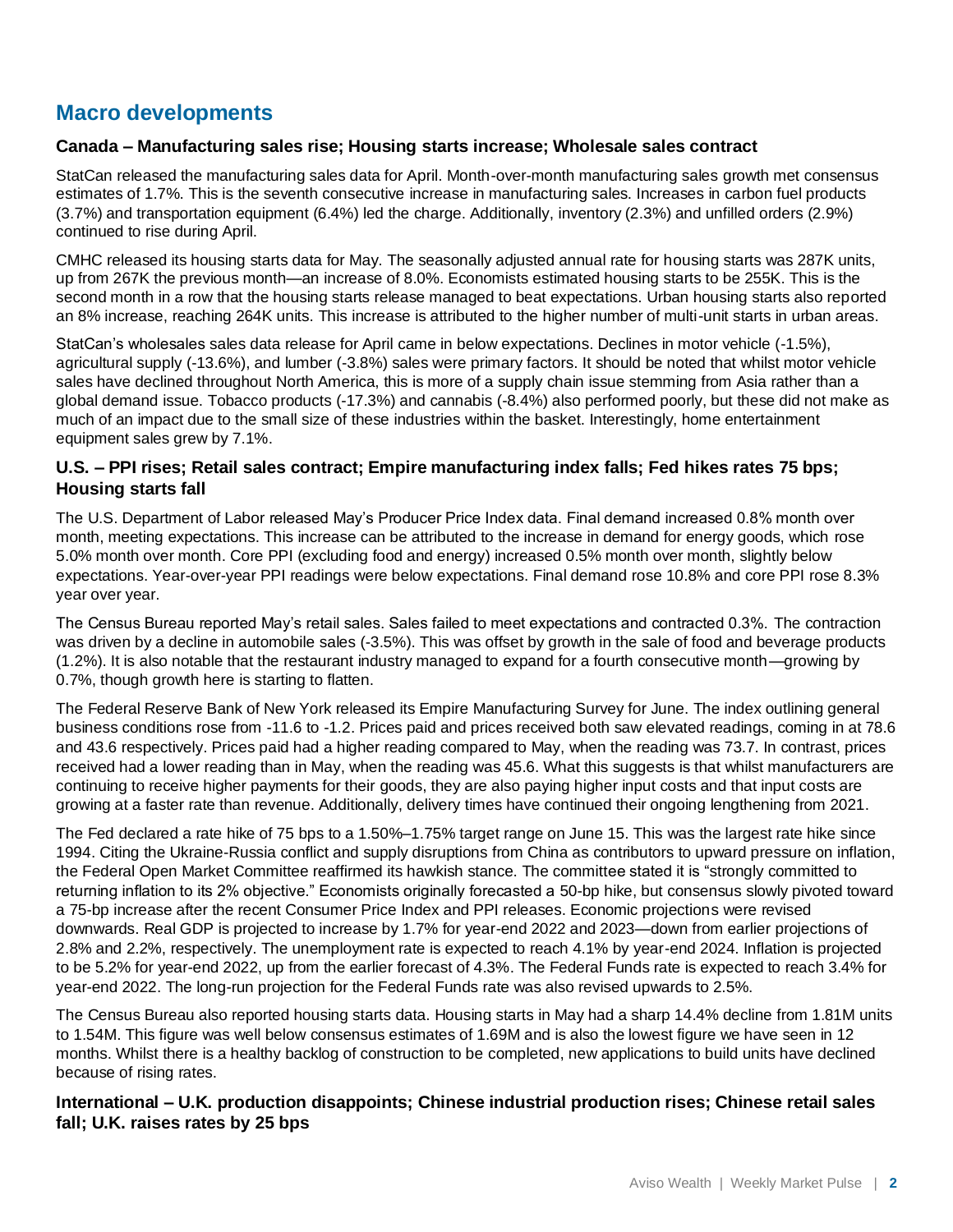The Office for National Statistics released the United Kingdom's industrial and manufacturing production data for April. Industrial production fell 0.6% month over month. Industrial production contracted for every industry but energy, with energy seeing an increase of 0.1% month over month. The most significant detractor was the production of durable goods, which fell 4.6%.

The National Bureau of Statistics released China's industrial production data for May. The consensus estimate was for Chinese industrial output to contract by 0.9%, but output managed to increase by 0.7%. The zero COVID policy did not have as harsh effects in May as expected, likely due to producers raising output in response to news that lockdowns would end on June 1. The largest growing category continues to be mining, which saw growth of 7.0%. The largest contribution to mining is the coal mining industry (8.2%), which stems from increased demand for carbon-based fuel products.

On the same day, the NBS released China's retail sales data for May. The negative trend from March continues but figures managed to beat consensus estimates. In May, sales contracted by 6.7%. The previous month, sales fell by 11.1%. Food (12.3%), beverages (7.7%), medicine (10.8%), and gas (8.3%) sales continue to grow, but almost all other categories saw a loss in demand. The one exception is the tobacco and alcohol industry, which saw growth of 3.8% as consumers substituted service goods with leisure goods due to lockdown measures. Though lockdown measures were mostly lifted on June 1, there are parts of Shanghai reentering lockdown due to new COVID cases.

The Bank of England declared a 25-bp rate hike to 1.25%. Within their announcement, the BoE declared it is becoming more hawkish, or concerned with moderating inflation and aiding price stability. All members now agree that some form of quantitative tightening is now necessary. The BoE also stated that they are willing to "act forcefully in response to higher inflationary pressures if necessary." Currently, the primary driver behind inflation is the rising cost of energy but the tight labour market is starting to prove a hindrance. Pay growth is strong and may end up acting as a barrier to moderating down to the BoE's 2.0% inflation target.

## **Quick look ahead**

#### **Canada – Retail sales (June 21); CPI (June 22)**

StatCan will release retail sales for April. In March, retail sales were flat. However, that is largely due to the negative influence of automobiles, which is why core retail sales saw a small 1.5% increase. Economists are expecting retail sales to have grown by 0.8% in April.

The CPI release will occur the following day. Despite the Bank of Canada's hawkish stance, April's inflation data reported an increase, prompting the BoC to commit to its 50-bp hike. During the last interest rate meeting, the BoC insinuated that it is willing to act forcefully in order to meet inflation targets. Traders will be closely watching the CPI release in an attempt to determine if the BoC would be willing to commit to a more aggressive stance—potentially with a 75-bp hike. Currently, the consensus expectation is for inflation to have increased to 7.3% year over year in May.

#### **U.S. – PMI (June 23)**

S&P Global will release the IHS Markit Flash U.S. Purchasing Managers' Index for June. Rising inflation and interest rates will likely hamper the manufacturing PMI. In May, the PMIs declined after a strong preliminary reading for these reasons, causing buyers to defer consumption to future periods. Economists are predicting a decrease in the manufacturing PMI to 56.3 and an increase in the services PMI to 53.5.

#### **International – U.K. CPI (June 22); Japan's PMI (June 22); Eurozone PMI (June 23); Germany's PMI (June 23); Japan's CPI (June 23); Germany's ifo survey (June 24)**

The Office for National Statistics will release U.K. inflation data for April. In March, the U.K. had a high inflation reading of 9.0% year over year. Economists expect inflation to increase to 9.2% year over year.

S&P Global will release Japan's au Jibun Bank Flash PMI for June. The next day, IHS Markit Flash PMIs for the aggregate eurozone and Germany will be released. The European PMI releases are expected to report a slight decrease from their May figures.